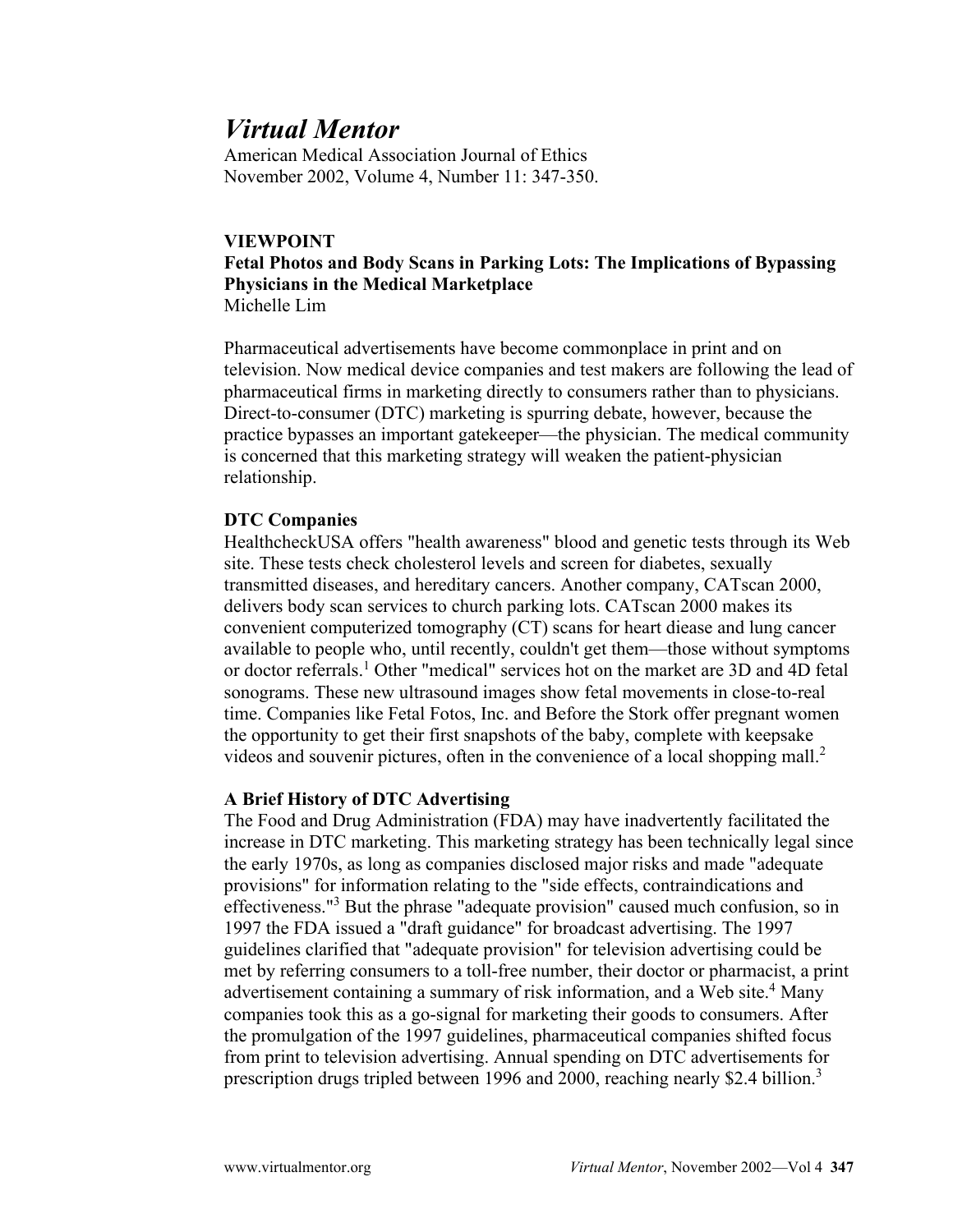While the 1997 FDA guidelines pertain specifically to pharmaceutical companies, medical device companies and test makers are also vying for the same consumer attention. Aside from the changes in the regulatory environment, the spread of managed care, advances in information technology, and the changes in consumer attitudes and behavior may have also contributed to the increase in DTC marketing. $3$ 

# **The Pros and Cons of DTC Advertising**

Proponents of DTC marketing contend that the advertisements empower consumers and allow them to be active participants in decisions about their health. They argue that DTC marketing informs the consumer of alternative therapies and diagnostic approaches.5 Making tests and services available directly to consumers also eliminates hospital and doctor fees that are usually added to the cost for obtaining the services.

In addition to financial savings, consumers save time, not having to wait weeks to see the physician to order the test and days or weeks to receive results. For instance, a consumer can view blood test results online from HealthCheckUSA within 48 hours of having blood drawn. Convenience is the key. As Holt Vaugh, vice president of HealthCheckUSA points out, "Utilizing a service like ours, [consumers] can simply log on to our Web site [and] pick the location that is closest to them. [W]e send them the paperwork, and they can walk into a lab at their convenience. [They] have the blood work done, and they're in and out in 10 minutes."<sup>5</sup> Supporters of DTC marketing reason that eliminating the extensive waiting period between taking the test and obtaining the result gives consumers reassurance and peace of mind.<sup>6</sup>

Critics, however, charge that DTC marketing by medical device companies and test makers bypasses physicians who normally serve as important gatekeepers in the exchange of medical goods and services. Pharmaceutical companies can defend their DTC marketing by emphasizing that their advertisements refer consumers to doctors, thus strengthening the patient-physician relationship.<sup>7</sup> Medical device companies and test makers, on the other hand, completely eliminate the need for physician consultation, an omission which may endanger the patient. Consumers may not have a good understanding of what the tests and services mean and how they will relate to the consumer's condition. DTC advertising by these companies can thus weaken the connection between patients and their physicians.

The DTC-marketed tests and services do not always take into account medical history and do not use other tests simultaneously to ensure accuracy when reporting the results. False-positive findings are also common and may create the need for more invasive procedures to ensure certainty in the findings. The financial and other costs of these follow-up interventions can negate initial savings of DTCmarketed tests. False-negative findings are also hazardous because they give the consumer an unwarranted sense of well-being.<sup>6</sup>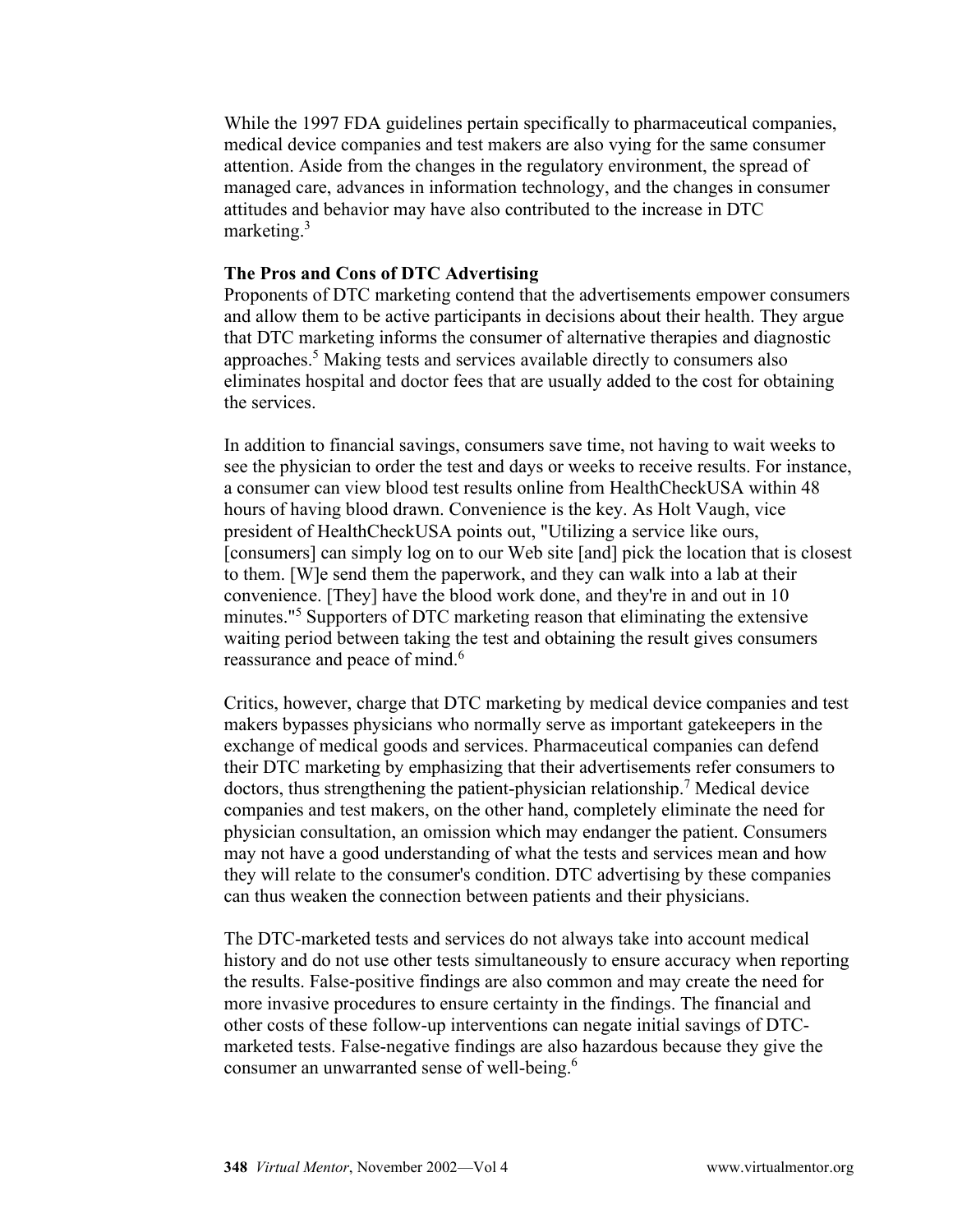In a recent *New England Journal of Medicine* article, Dr. Sidney Wolfe points out that patients have dangerous misconceptions about DTC advertising, believing, for example, that only the safest and most effective drugs and medical services can be advertised directly to consumers. They believe that the FDA requires these advertisements to be under strict review and scrutiny before being published or aired on television. $8$  On the contrary, the FDA has not approved and, in fact, opposes some services directly offered to consumers such as the CT scan services marketed by CATScan 2000. The FDA and the American College of Radiology oppose the use of CT scans for preventive screening among asymptomatic individuals on several grounds, one being the danger associated with exposure to high doses of radiation.<sup>9</sup> Another professional organization, the American Institute for Ultrasound in Medicine strongly discourages non-medical use of ultrasounds, such as 4D sonograms for psychosocial and entertainment purposes.<sup>10</sup>

#### **Partners in Care**

Ultimately, the effects of DTC marketing depend most on the consumer—"how the consumer perceives and acts on the information made available through advertising."<sup>3</sup> While consumers have every right to be in control of decisions that affect their health, they must also understand the importance of consulting the physician before and after obtaining DTC-marketed services and tests. Many physicians encourage patient involvement in their health decisions, but completely eliminating physicians from the decision-making process concerns them because of the possible harm to misinformed consumers. An important step, then, is to extend regulation of DTC marketing from the pharmaceutical industry to medical device companies and test makers to ensure accurate and balanced information. Furthermore, companies employing DTC marketing strategies should encourage consumers to consult with and obtain referrals from their physician. In turn, the medical community must renew the bond of trust that strengthens the patientphysician relationship by creating mechanisms that facilitate effective exchanges of information between physicians and their patients.

#### **References**

- 1. Wahlberg D. Body scans for hidden diseases can save lives, but some argue that their drawbacks outweigh their worth. *The Atlanta Journal-Constitution*. July 16, 2002.
- 2. Marcus AM. New at the mall: one-hour fetus photo. *The Wall Street Journal*. September 5, 2002: D1.
- 3. Rosenthal MB, Berndt ER, Donohue BA, Frank RG, Epstein AM. Promotion of prescription drugs to consumers. *N Engl J Med*. 1990;264(18):2409-2415.
- 4. Pines WL. A history and perspective on direct-to-consumer promotion. *Food Drug Law J*. 1999;54(4):489-518.
- 5. Judd J, Willis MT. Medical test marketing appeals to consumers, freezes out physicians. *ABCNEWS.com*. October 8, 2002.